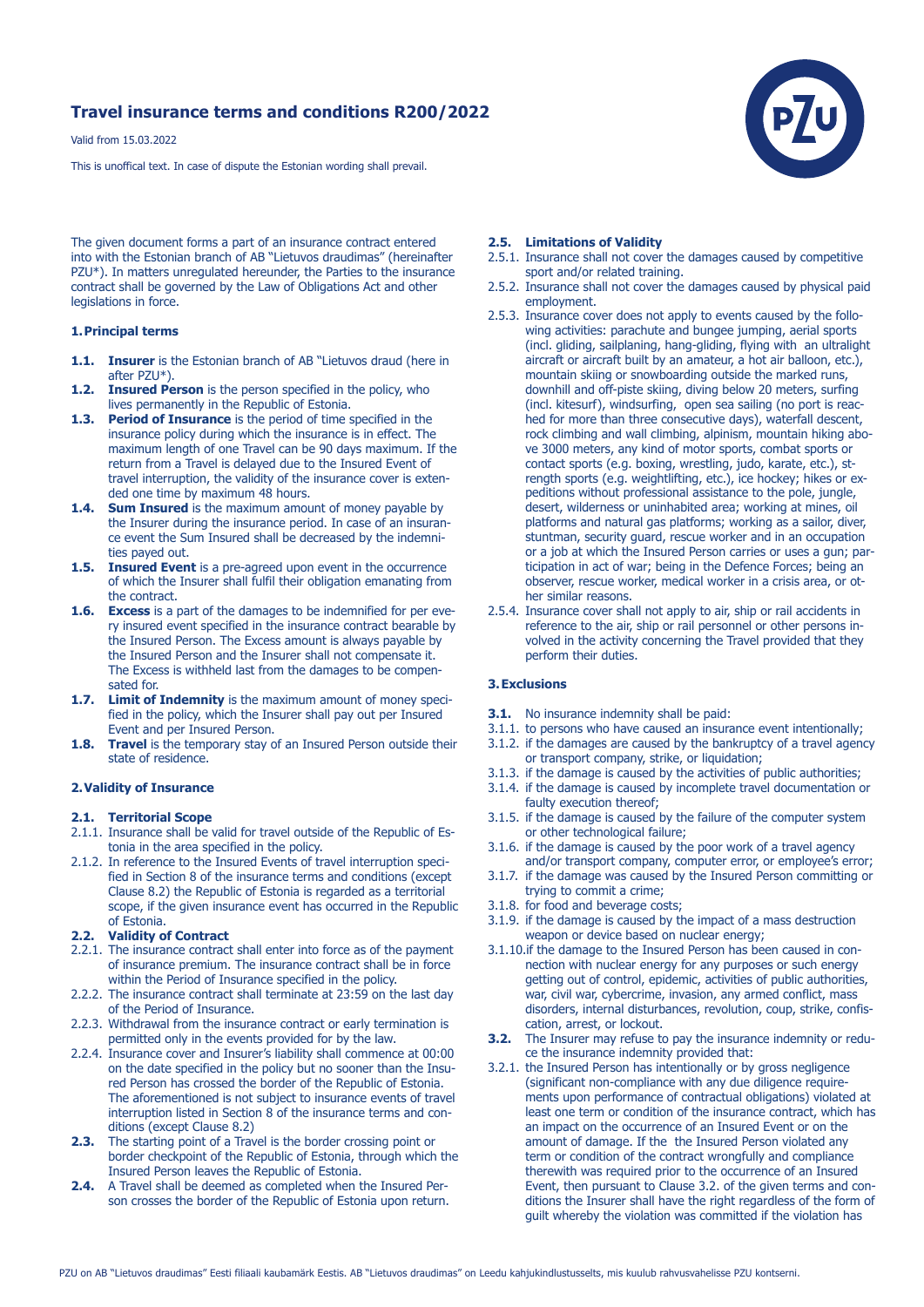an impact on the occurrence of the Insured Event or the performance obligation of the Insurer;

- 3.2.2. the Insured Event has occurred due to gross negligence or in tent of the Insured Person;
- 3.2.3. at the time of the event the Insured Person is under the inf luence of alcohol or any other intoxicating or narcotic substan ce, which has considerably contributed to the cause or extent of damage.
- **3.3.** The Insurer may refuse to pay the insurance indemnity or redu ce the insurance indemnity if the Insured Person has provided incomplete or incorrect information, which has an impact on the occurrence of the Insured Event and on the ascertainment of the extent of the Insurer's performance obligation.
- **3.4.** Pursuant to an insurance contract, no lost profits or moral da mage shall be indemnified for.

## **4. Extent of Insurance Cover**

- **4.1.** The Insurer shall indemnify for:
- 4.1.1. medical treatment expenses of the Insured Person, incl. dental first aid costs, purchase costs of the medicinal products and medical aids prescribed by a doctor, transportation to the nea rest hospital, transportation of the sick person to Estonia;
- 4.1.2. funeral expenses for the Insured Person abroad (incl. the cost of coffin) or transportation of the deceased to the state of per manent residence of the Insured Person;
- 4.1.3. return expenses for a child travelling with the Insured Person if the Insured Event caused by the sickness of the insured person or by an accident does not enable to return home upon plan ned time;
- 4.1.4. reasonable and justified costs of the Insured Person, one of their travel companion and children travelling with the Insured Person for up to 10 days resulting from their travel extension, in case the Insured Person cannot return to their permanent residence upon planned time due to medical reasons;
- 4.1.5. reasonable Travel expenses for one close person to visit the In sured Person for up to 5 days, if the Insured Event caused by the sickness of the Insured Person or by an accident does not enable to return home and they must stay in hospital for at least 10 days;
- 4.1.6. invalidity benefit, if the Insured Person becomes disabled as the result of an accident;
- 4.1.7. death benefit, if the Insured Person dies as the result of an ac cident;
- 4.1.8. cancellation, interruption, or delay of Travel;
- 4.1.9. flight delay or airline ticket exchange;
- 4.1.10.damage to luggage, incl. damage due to luggage delay, brea king or loss of luggage during transportation, theft or robbery of luggage.
- **4.2.** The limits of indemnities for events listed in Clause 4.1 are spe cified in the policy.

## **5. Medical Treatment Expenses**

## **5.1. Illness**

- 5.1.1. Expenses for the treatment of an illness that begins during the Travel shall be indemnified, taking into account the restrictions provided in Clause 5.3.
- 5.1.2. Only the expenses of medical treatment provided abroad shall be indemnified for up to 30 treatment days.
- 5.1.3. In case of chronic diseases only the first aid expenses shall be indemnified in the event of an unexpected acute condition of a life-threatening disease. In case the acute condition of a disea se was medically predictable, no indemnity shall be paid.
- **5.2. Accident**
- 5.2.1. Expenses for an accident shall be indemnified for, taking into account the restrictions provided in Clause 5.3.
- 5.2.2. An accident is an unexpected or unpredictable event that oc curred against the free will of the Insured Person, during the Period of Insurance and on the agreed upon terms and condi tions of the insurance contract, that results in bodily injury to the Insured Person or causes their death by an external and/or violent force.
- 5.2.3. An accident is also drowning, heat stroke, sun stroke, freezing, trauma caused by sudden change in external pressure, poiso ning caused by gas or any other substance that has accidental ly entered the organism. An accident also denotes any injury of the Insured Person involuntarily sustained due to an unintentio nal abrupt movement, which has been medically treated for 7

days and nights as of sustaining the injury.

- 5.2.4. The following shall not be deemed an accident and no indem nity shall be paid if an injury or health disorder has occurred as the result of:
- a) damage caused by a chronic disease (which did not start during
- the Travel) or physical disability of the Insured Person;<br>b) condition caused by a medicinal product, alcohol or an condition caused by a medicinal product, alcohol or any other narcotic or intoxicating substance consumed by the Insured Person.
- 5.2.5. Medical treatment expenses of injuries sustained as the result of an accident during a Travel to a foreign country shall be in demnified for up to 90 treatment days.
- 5.2.6. Provided that the injury caused by an accident has been signi ficantly affected by a disease or injury that has manifested be fore the start of the Travel, the indemnity shall be paid only in the extent which is determined to have been directly caused by the given accident.<br>5.3. Medical Treatmer

## **5.3. Medical Treatment Expenses to Be Indemnified**

- a) expenses for the analyses and treatment prescribed by a doc-
- tor;<br>b) tech technical aids prescribed by a doctor, the purchase of which has been previously approved by the Insurer;
- c) iustified transportation expenses of the sick person, transporta tion of the sick person to Estonia and unavoidable justified ex penses of a possible accompanying person, which have been previously approved by the Insurer<br>d) upon previous approval by the Insu
- upon previous approval by the Insurer, the transportation of the Insured Person's children up to the age of 16, who are left wit hout adult supervision abroad due to acute illness, bodily inju ries or death of their parents (foster parents, guardians), to their state of residence;
- e) expenses necessary and justified to repair a hearing aid or den ture broken in an accident or to buy new ones;
- f) dental first aid required to eliminate the focus of pain..
- 5.3.1. The following shall not be included in medical treatment expen ses in cause of falling ill and/or an accident:
- a) expenses for spa treatment and travel expenses to the given treatment facility and back;<br>b) expenses for vaccination an
- expenses for vaccination and medical examination unrelated to the cases provided in Clause(s) 5.1 and 5.2;<br>c) medical assistance expenses related to pregi
- medical assistance expenses related to pregnancy and childbirth, except for emergency care in case of an accident;<br>d) scheduled treatment;
- scheduled treatment:
- e) expenses for the treatment of oncological diseases;
- f) expenses for the treatment of sexually transmitted diseases, AIDS-related treatment expenses;
- g) expenses for the treatment of an infectious disease caused by insect or tick bite or sting and any complications thereof;<br>h) treatment methods unaccepted and unrecognized by official
- treatment methods unaccepted and unrecognized by official medicine;<br>i) cosmetolo
- cosmetology, plastic surgery;
- j) therapies, etc.
- 5.3.2. Based on an invoice, the part of medical treatment expenses not subject to indemnification pursuant to a legislation in force.
- 5.3.3. The Insurer may reduce the indemnity or refuse to pay the in demnity if:
- a) the Insured Person knowingly takes advantage of travel insurance to avoid treatment or similar expenses in Estonia;
- b) the Insured Person uses the medical treatment services for a longer period than justified according to the standpoint of treat ment and optimality of expenses.
- 5.3.4. No indemnity shall be paid if medical treatment expenses resul ted from wrong treatment methods.

#### **5.4. Travel Extension Costs**

5.4.1. Provided that the insured cannot return home upon planned ti me due to an illness or an accident, the reasonable and justi fied costs of the insured, one of their travel companions and children travelling with the insured shall be indemnified for up to 10 days. The expenses shall be preapproved by the Insurer. In addition, the prerequisite is a respective medical certificate issued by a medical institution of the country of location of the insured.

#### **5.5. Travel Expenses of a Close Person**

5.5.1. If an illness or an accident prevents the insured from returning home upon planned time and the insured must stay in a hos pital for 10 days at least, the reasonable travel expenses of one close person shall be indemnified for up to 5 days. The expen ses shall be preapproved by the Insurer.

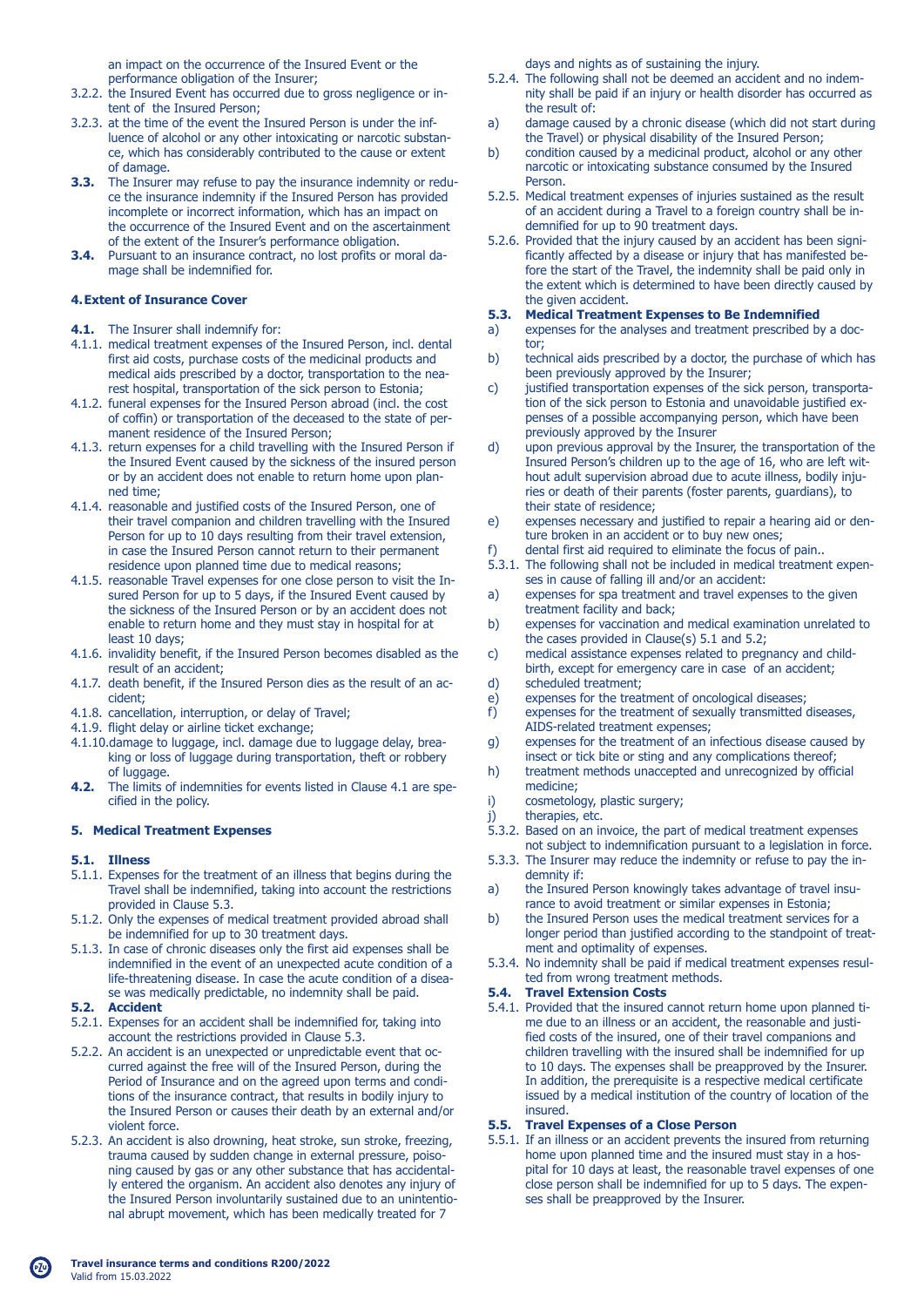## **6. Death**

- **6.1.** Should the Insured Person die during their Travel, the justified costs of transporting the deceased to Estonia or the costs of funeral or cremation carried out in a foreign country shall be in demnified (except the wake and expenses related to the travel of close persons).
- **6.2.** In case the Insured Person dies as the result of an accident, the heirs of the Insured Person shall be paid. Indemnity shall be paid in case the Insured Person dies within one year as of the day of the accident that occurred during the Travel.

## **7. Disability**

- **7.1.** Invalidity benefit shall be paid if the Insured Person becomes disabled due to an accident which occurred during a Travel.
- **7.2.** Disability shall be determined and indemnified according to the extent of the loss of work ability as the result of an accident, which is determined by a professional expert.
- **7.3.** The maximum amount of the invalidity benefit is limited by the Sum Insured specified in the policy.
- **7.4.** The Insured Person has the right to receive the invalidity bene fit if their partial or complete loss of work ability is established.
- 7.4.1. In case of the establishment of partial loss of work ability, 50% of the invalidity Sum Insured shall be indemnified.
- 7.4.2. In case of the establishment of complete loss of work ability, 100% of the invalidity Sum Insured shall be indemnified.
- **7.5.** The invalidity benefit shall be paid out as a lump-sum reimbursement.

#### **8. Travel Interruption**

#### **8.1. Travel Cancellation**

- 8.1.1. Travel cancellation means a situation where a booked and paid for or purchased Travel does not take place.
- 8.1.2. To receive insurance indemnity, the following shall have happe ned right before the Travel as the reason of its cancellation:
- a) sudden and acute illness, severe injury or death of the Insured Person;<br>b) sudden
- sudden and acute illness, severe injury or death of the travel companion, with whom the travel had been booked and paid for jointly, or the spouse/partner or the child of the Insured Person;
- c) sudden life-threatening condition or death of the parent, grand parent, sister, brother, mother-in-law, father-in-law, daugh ter-in-law, son-in-law of the Insured Person;<br>d) damage to the household property of the Ins
- damage to the household property of the Insured Person if it is caused by a criminal offense against property, fire, or natural disasters, due to which the presence of the insured is unavoi dably necessary.
- 8.1.3. In case of travel cancellation the expenses arisen from the obli gation of the the Insured Person towards the travel agency pur suant to the terms and conditions of the Travel shall be indem nified.
- 8.1.4. Cancellation of a Travel shall also include early return from a Travel dues to the Insured Event of travel interruption, if the in sured returned from the Travel during the first 24 hours.
- 8.1.5. Insurance shall not indemnify travel interruption if:
- a) the insurance premium has been paid later than three days be fore the reason for travel cancellation has become evident;<br>b) the reason for the possible cancellation of the Travel includ
- the reason for the possible cancellation of the Travel including an acute condition of a chronic disease, has become evident before processing the travel document;
- c) the insurance premium has been paid after the events provided in Clause 8.1.2 have occurred.<br>**8.2. Travel Discontinuance**

## **8.2. Travel Discontinuance**

- 8.2.1. Travel discontinuance is the discontinuance of a Travel already started and returning to Estonia or continuation of the Travel to reach the travel destination
- 8.2.2. A Travel shall be deemed to have started as of the moment the Insured Person crosses the border of the Republic of Estonia or leaves the Republic of Estonia through a border checkpoint.
- 8.2.3. To receive the insurance indemnity, the reason for Travel dis continuation must be the following that happens during the Travel:<br>a) sudder
- sudden and acute illness, severe injury or death of the Insured
- Person, their spouse/partner or child;<br>b) sudden life-threatening condition or de sudden life-threatening condition or death of the parent, grand-

 parent, sister, brother, mother-in-law, father-in-law, daugh ter-in-law, son-in-law of the Insured Person;

- c) damage to the home and/or property at the home of the Ins ured Person if it is caused by a criminal offense against proper ty, fire, or natural disasters, due to which the presence if the in sured is unavoidably necessary.
- 8.2.4. Upon travel discontinuation, the Insured Person shall be indem nified for additional travel and accommodation expenses which are justified and necessary to return home or to reach the tra vel destination.
- 8.2.5. Insurance shall not indemnify for travel discontinuance if:
- a) the insurance premium has been paid later than three days be fore the reason for possible travel discontinuation has become evident;<br>b) the reas
- the reason for possible travel discontinuation has become evident before processing the travel documents;
- c) the insurance premium has been paid after the occurrence of the events outlined in Clause 8.2.3.<br>**8.3.** Being Late for Travel

## **8.3. Being Late for Travel**

- 8.3.1. Being late for Travel is a situation where the Insured Person is late to the start or transit point of the Travel, using regular means of transport. Regular means of transport include any public means of transport that operate according to a certain timetable on a fixed route (except a hydrofoil).
- 8.3.2. The starting point of a Travel shall be the border of the Repub lic of Estonia or a border checkpoint through which the Insured Person leaves the Republic of Estonia.
- 8.3.3. The transit point of a Travel is a port, airport, train station or bus station the Insured Person uses to continue the Travel.
- 8.3.4. Expenses incurred due to being late to the starting or transit point of the Travel shall be indemnified if the regular means of transport by which the Insured Person intended to travel or tra velled to the starting or transit point of the Travel is late due to the following reasons:
- 
- a) getting into a traffic accident;<br>b) technical failure of the means technical failure of the means of transport;
- c) weather conditions that prevent the means of transport from o perating according to the schedule (incl. an ash cloud);<br>d) crime and if the ticket reservations of the Travel cannot
- crime and if the ticket reservations of the Travel cannot be changed.
- 8.3.5. Similarly, expenses incurred due to being late to the starting or transit point of the Travel if the Insured Person gets into a traf fic accident with a vehicle they use on their way to the starting or transit point of the Travel shall be indemnified for. The traffic accident must have been duly reported to the police.
- 8.3.6. The Insurer shall not indemnify for the expenses if:
- a) the Insured Person is late to the starting or transit point of the Travel because of not starting the Travel early enough, conside ring the Travel schedule and conditions prevailing before star ting the Travel (traffic conditions, weather conditions, etc.);<br>b) being late is caused by any activities of public authorities;
- being late is caused by any activities of public authorities;
- c) being late is caused by the poor work of the transport compa ny, computer error or employee's error;<br>d) the interval between the arrival at the t
- the interval between the arrival at the transit point and the departure of the next means of transport planned by a travel
- agent does not comply with the minimum period requirement.<br>8.3.7. In reference to being late, justified additional expenses neces-In reference to being late, justified additional expenses neces sary to start or continue the Travel shall be indemnified for. The following shall be indemnified for:
- a) additional expenses incurred by being late from one means of transport to another;<br>b) additional expenses r
- additional expenses necessary to use alternative means of transport;<br>c) additi
- additional accommodation costs.
- 8.3.8. Expenses not subject for refund by Travel agent, transport com pany, hotel or any other person or authority shall be indemni fied for t.

## **8.4. Indemnification for Departing Flight Delay**

- 8.4.1. If a departing flight is delayed due to its postponement or over booking thereof for more than 4 hours, any respective indispen sable subsistence and accommodation costs shall be indemni fied for. Maximally one Insured Event of departing flight delay shall be indemnified for per Period of Insurance.
- 8.4.2. Indemnity shall be paid if the insured submits a written confir mation on the delay of the departure and Travel booking by the airline operator or the Travel agent.

#### **8.5. Change and Exchange of Airline Ticket**

8.5.1. The exchange of an airline ticket to the same destination cau sed by changes to the travel agenda due to unexpected and

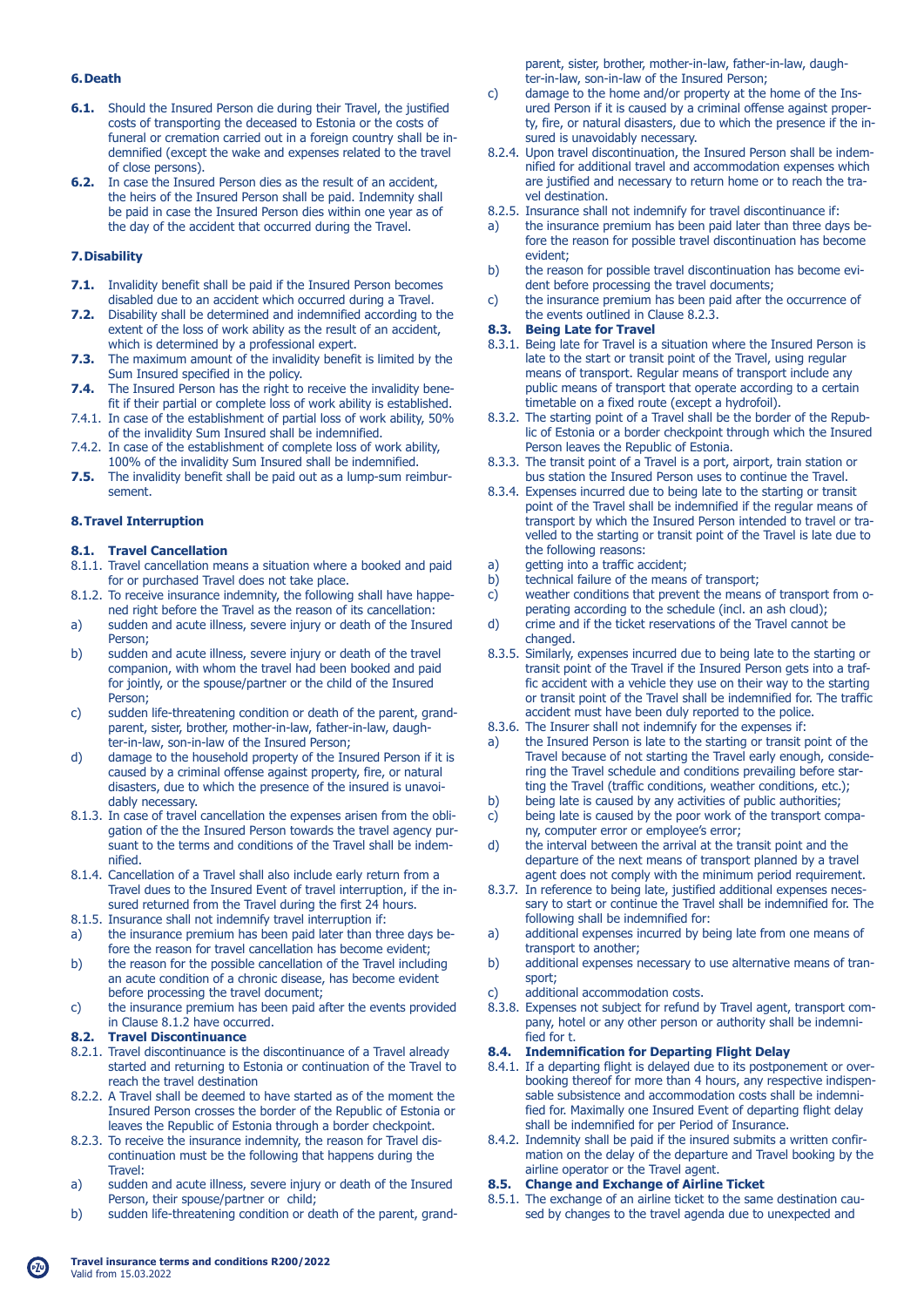unpredicted reasons shall be indemnified for.

- 8.5.2. The exchange fee of an airline ticket and any rise in the price of new airline tickets caused by the exchange of airline tickets shall be indemnified for up to the sum specified in the policy.
- 8.5.3. Shall be indemnified for if expenses are proven by documents.

#### **9. Measures Applied after Loss Event**

- **9.1.** The Insurer shall be informed about an Insured Event as soon as possible and the declaration of damage shall be submitted within one month after the end of the Travel. If the Insured Person violates the given obligation, the Insurer shall be relea sed from its performance obligation.
- **9.2.** In case of a loss event and to receive the insurance indemnity, the Insured Person is obliged to:
- 9.2.1. consult a doctor as soon as possible in case of an Insured Event of medical treatment expenses. It is allowed to consult any doctor with respective professional qualification and licen sed doctor or licensed medical institution;
- 9.2.2. obtain a document confirming a diagnosis from the doctor. The Insured Person is obliged to present the Insurer the medical documents that are of importance to the clarification of the loss event and the indemnity claim; the Insurer has the right to contact respective authorities and persons to check any issues in connection with the treatment;
- 9.2.3. present the Insurer a written declaration of damage which is considered as a claim for insurance indemnity;
- 9.2.4. inform the local police and allow the investigation of the cir cumstances of the case - provided that it is an offence. The Insurer shall be presented a proof of notifying the police about the offence;
- 9.2.5. obtain a proof from the transport company for the cancellation, discontinuance or delay of the Travel, which includes the time and reason of the event.<br>9.3. If the Insured Person do
- If the Insured Person does not fulfil the obligations specified in Clause 9.2 or provides false information that influences the clarification of the circumstances of the loss event, the Insurer may reduce the indemnity or refuse to pay it.

## **10. Lugage Insurance**

- 10.1. Damage resulting from the theft or robbery of the luggage of the insured, or its loss, damage and/or delay to the transfer point or destination caused by a transport company shall be in demnified for. Therewith, the following shall serve as the basis:
- 10.1.1.luggage shall be deemed to include only personal necessities and clothes which the Insured Person carries with them on the Travel;
- 10.1.2.the loss, damage or delay of luggage shall be deemed as an Insured Event if it is not caused by a violation of the diligence obligation or luggage insurance safety requirement by the insu red;
- 10.1.3.the delay of the luggage is deemed as an Insured Event if the luggage arrives at the point of destination or transfer of the Travel for more than four (4) hours;
- 10.1.4.the following shall not be deemed as luggage: precious metals and stones (incl. jewellery made from them), artworks, unique and antique objects, collections, easily breakable objects of porcelain, marble, glass and ceramics, means of transport, ve hicles and their spare parts, money, bank cards, securities and documents (except passport, personal identification card, and driving licence), souvenirs, manuscripts, photographs, plans, drawings, animals, plants, seeds, medicinal products, musical instruments, glasses (incl. sunglasses), watches, food products, memory and SIM-cards, memory ticks and other data mediums.
- 10.2. Pursuant to luggage insurance the following shall be indemnified for:
- 10.2.1.the market value of the luggage prior to the Insured Event if it becomes unusable or is lost;
- 10.2.2.reasonable and justified expense to issue a passport and other imperative documents necessary to continue the Travel;
- 10.2.3.expenses incurred for purchasing any necessary staple goods up to the indemnity limit specified in the policy due to the de lay of the luggage;
- 10.2.4.the expense specified in Clauses 10.2.2. and 10.2.3. shall be indemnified for without applying Excess.
- **10.3.** Luggage insurance safety requirements shall be the following:
- 10.3.1.the insured shall ensure reasonable supervision over the lugga ge;
- 10.3.2.no items shall be on sight in a vehicle but in a locked boot ins tead;
- 10.3.3. it is prohibited to leave luggage in an unsupervised vehicle or trailer for night (from 22:00 to 06:00). Supervision means that the vehicle is in a closed yard/garage and/or in a closed and guarded parking lot;
- 10.3.4. the luggage shall not be given to an unauthorised third per son;
- 10.3.5. the luggage insurance applies to photographic, film and video cameras, mobile phones, computers and additional equipment of the aforementioned, passport or any other personal identi fication document only if these items are under continuous and direct supervision by the insured or kept in a supervised luggage room. The luggage insurance does not applied to the aforementioned items if these are in a luggage compartment or luggage van of an airplane, a bus, a train, or a ship.
- 10.4. If the lost luggage or a part of it is returned to the insured af ter its indemnification, they must immediately transfer it to the Insurer or refund the Insurer a respective share of the insu rance indemnity.
- **10.5.** Pursuant to the luggage insurance, no damage shall be indem nified for that is caused by:
- 10.5.1. natural wear of the luggage and aesthetic imperfections (e.g. scratches, soiling, etc.);
- 10.5.2. any corrosive, staining or flammable substances found in the luggage;
- 10.5.3. the impact of weather conditions to the luggage;
- 10.5.4. using the items (incl. sports equipment) included in the lug gage;
- 10.5.5. losing or forgetting the luggage or leaving it unattended;
- **10.6.** Pursuant to the luggage insurance, the part of damage com pensated or to be compensated by a transport company shall not be indemnified for.
- **10.7.** No damage or expenses arisen due to the delay of the lugga ge arriving at the Republic of Estonia shall not be indemnified for upon luggage insurance.

#### **11. Measures Taken after Luggage-Related Loss Event**

- 11.1. The Insurer shall be informed about an Insured Event as soon as possible and the declaration of damage shall be submitted within one month after the end of the Travel. If the Insured Person violates the given obligation, the Insurer shall be relea sed from its performance obligation.
- 11.2. The Insured Person is obliged to implement methods that eliminate further increase of damages.
- **11.3.** Damaged property shall be preserved until the Insurer has ascertained the amount of damage.
- **11.4.** If the luggage is lost or damaged during transportation, the damage shall be reported to the representative of the tran sport company and documented proof on it shall be obtained from the transport company.
- **11.5.** In case of a loss event, the Insured Person shall collect any proof on the loss event (gather data and take statements from witnesses, take photographs, etc.).
- **11.6.** The Insurer shall be submitted a written declaration of damage, which is considered an indemnity claim.
- 11.7. If the luggage is stolen or robbed, the loss event must be re ported to the local police. A police notice shall be presented to the Insurer.
- 11.8. The Insured Person is obliged to present the Insurer such do cuments and information that are relevant to the clarification of the loss event and the indemnity claim<br>11.9. If the Insured Person fails to perform the
- If the Insured Person fails to perform the obligations specified in Clause(s) 10.3 and/or 11 or provides false information that influences the clarification of the circumstances of the loss event, the Insurer may reduce the indemnity or refuse to pay it.

## **12. Liability Insurance**

- 12.1. In case of liability insurance, the Insured Person's material lia bilities associated with civil liability emanating from the law are insured.
- **12.2.** Pursuant to the insurance contract, any producer liability, emp loyer liability, liability associated with economic activities, any compulsory insurance or liability for the quality of the services provided (professional liability) is not insured.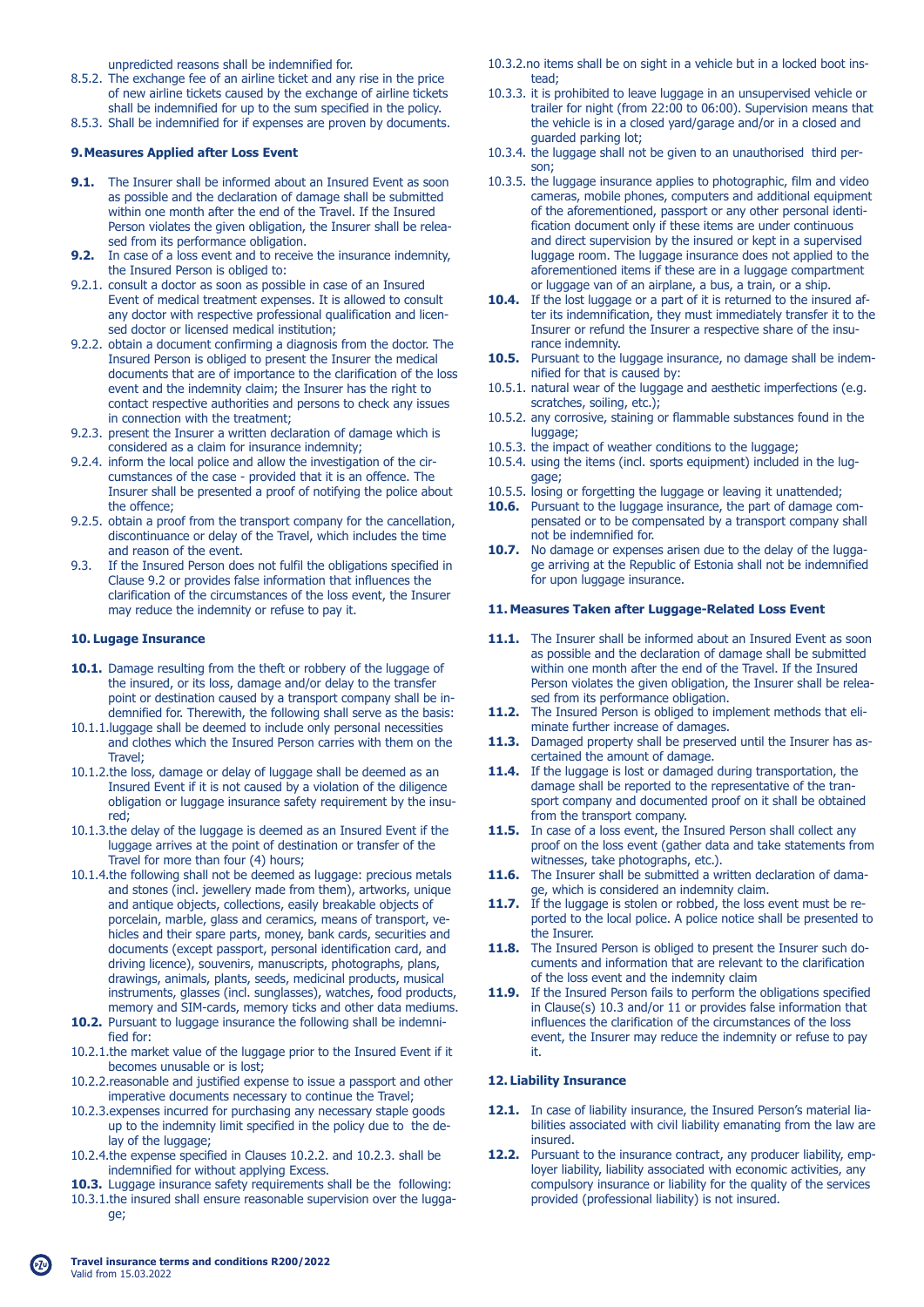## **12.3. Insured Event**

- 12.3.1. An Insured Event is an unexpected and unpredicted event that occurred during Travel within a Period of Insurance (hereafter the Event), which is in causal relation with the activities of the Insured Person and as a result of which the Insured Person has a legal obligation to indemnify for the damage (civil liabi lity).
- 12.3.2. Events specified in Clauses 12.6. and 3 of the exclusions to the given terms and conditions shall not be deemed as an In sured Event.
- 12.3.3. Events caused by one and the same reason and claims ema nating from one and the same event are deemed as one Insu red Event. The time the first event takes place is regarded as the occurrence of an Insured Event.<br>12.4 Validity of Insurance Contract

#### **12.4. Validity of Insurance Contract**

- 12.4.1. Indemnification of damage is based on the legislation in force at the time of the event, the terms and conditions of the insu rance contract, the maximum indemnification amount, Excess and prices.
- 12.4.2. Insurance cover is extended to claims submitted against the Insured Person for up to one year as of the expiry of the Pe riod of Insurance, which are based on an event that took pla ce during the Period of Insurance.
- **12.5 Insurance Indemnity, Costs for Legal Assistance, Se curity, and Excess**
- 12.5.1. Insurance indemnity is an amount of money to be paid to in demnify for damages
- 12.5.2. According to the given terms and conditions, costs for legal assistance comprise the sum spent on legal assistance, expert assessments and judicial proceedings of the Insured Person in the course of proceeding the claims
- 12.5.3. The Insurer indemnifies for the costs for legal assistance if these are necessary to reject a claim and to protect the rights of the insured. Only the reasonable and necessary costs for legal assistance preapproved by the Insurer shall be indemni fied for.
- 12.5.4. Security is a financial guarantee the size of which is determi ned by the court of a foreign country, prosecutor's office, or any other state authority, which the Insured Person is obliged to pay to the bank account provided by the aforementioned authority.
- 12.5.5. The Limit of Indemnity is the maximum amount of all the obli gations and disbursements agreed upon in the insurance cont ract.
- 12.5.6. The Limit of Indemnity is reduced by the amount of indemnity paid pursuant to the insurance contract.
- 12.5.7. Excess is an amount of money agreed upon in the insurance contract, which shall be covered by the Insured Person in any Insured Event.
- 12.5.8. If the Insured Person has reached an agreement with the per son who submitted a claim or has already indemnified for the claim or any part thereof, it is no longer binding for the Insu rer, provided that the actual amount of the claim is not proven and/or the indemnification obligation of the Insured Person is debatable.
- 12.5.9. In case indemnification could be requested from a third per son based upon a claim, but the Insured Person waives their claim against the third person, the Insurer shall no longer ha ve the obligation to sustain the claim.
- 12.5.10.Upon the payment of indemnification, the Insurer has the right to adjust the accounts pursuant to the insurance contract against the insurance premiums outstanding until the end of the Period of Insurance.

## **12.6. Exclusions**

 Insurer shall not indemnify for damages or expenses with re gard to the following:

- 12.6.1. fines, interest amounts, interests for delay imposed on the In sured Person and penalties added to the damage;
- 12.6.2. non-patrimonial damage (including moral damage), lost pro fits, except lost profits in connection with personal injury;
- 12.6.3. negotiorum gestio;
- 12.6.4. unjustified enrichment;
- 12.6.5. public promise to pay;
- 12.6.6. presentation of an item;
- 12.6.7. an event the Insured Person was aware of prior to entering the insurance contract;
- 12.6.8. obligations undertaken by a contract (incl. guarantees issued in writing and in any other manner, failure to comply with deadlines, contractual penalties, etc.); except when the res-

 pective obligation to indemnify for the damage would also a rise without a contract concluded;

- 12.6.9. failure to provide a service (e.g. a claim for the refund of the contract fee) and expenses which the Insured Person has to incur to repair or redo the works carried out improperly;
- 12.6.10.producer liability, employer liability and claims related to emp loyment contracts or contracts of service;
- 12.6.11.force majeure: war, coup, revolution, strike, riot, state of e mergency, seizure, nationalisation, crime, terrorism, cyberat tack, natural disaster;
- 12.6.12.act committed under the influence of alcoholic, narcotic, toxic or other substances;
- 12.6.13.the Insured Person providing professional services (consulta tions, advice, measurements, calculations, planning, medical services, etc.) (professional liability), damage caused by eco nomic activities;
- 12.6.14.damage indemnified pursuant to the Motor Insurance Act or damage to be indemnified pursuant to any other compulsory insurance agreement;
- 12.6.15.damage from asbestos dust, toxic mould, genetically modified substance or organism, electromagnetic field, infection, infec tious disease, damage caused by chemical or biological subs tance not used for peaceful purposes;
- 12.6.16.mutual claims of persons, their family members and persons connected with them covered by one and the same insurance contract, incl. family disputes;
- 12.6.17.damage caused to the property in the possession of the Insu red Person or kept by them, incl. documents or data mediums;
- 12.6.18.claims arising from damage to sports equipment used by the insured;
- 12.6.19.claims with regard to pollution, pollution charges and environ mental damages;
- 12.6.20.damage with regard to radioactive, radiative, toxic or explosi ve nature of any substance;
- 12.6.21.claims resulting from insult or defamation;
- 12.6.22.intentionally caused damage;
- 12.6.23.claims resulting from AIDS, infection, infectious diseases and medicinal products;
- 12.6.24.claims with regard to driving or use of land vehicles, water crafts or aircrafts.

#### **13. Costs for Legal Assistance and Security**

- **13.1.** If the insured commits an uniust act in a foreign country due to negligence or carelessness, the Insurer indemnifies for jus tified accompanying costs for legal assistance and pays the se curity up to the Sum Insured in the policy.
- 13.2. Upon the imposing and payment of security, the Insured Per son shall follow the instructions of the authority who imposed the security specified in Clause 12.5.4 with due diligence. In case the Insured violates the stipulations of the given Clause, the security shall not be paid by the Insurer.
- 13.3. The security shall be returned to the Insurer no later than in 12 months since the payout. If the court or public authorities return the amount of security to the Insured Person, it shall be returned to the Insurer immediately.
- 13.4. If the security is not returned to the Insured Person, it must be returned within 12 months by the Insured Person to the Insurer.
- **13.5.** The following is not indemnified for:<br>**13.6.** intentionally committed acts;
- intentionally committed acts;
- **13.7.** fines and other obligations of punitive nature:
- 13.8. expenses spent before the beginning of insurance cover;
- **13.9.** expenses that were spent more than 90 days ago; 13.10. expenses not preapproved by the Insurer.
- **14. Disclosure of Information**
- 14.1. In case of a loss event, the Insured Person shall submit all the data and documents which prove the occurrence of the loss event and the extent of damage to the Insurer.
- **14.2.** In case of failure to submit data or submission of false data, the Insurer shall have the right to refuse to pay the indemnity or to reduce it.

## **15. Payment of Insurance Indemnity**

**15.1.** The Insurer shall pay indemnity pursuant to the insurance contract within 30 days as of receipt of the data and docu-

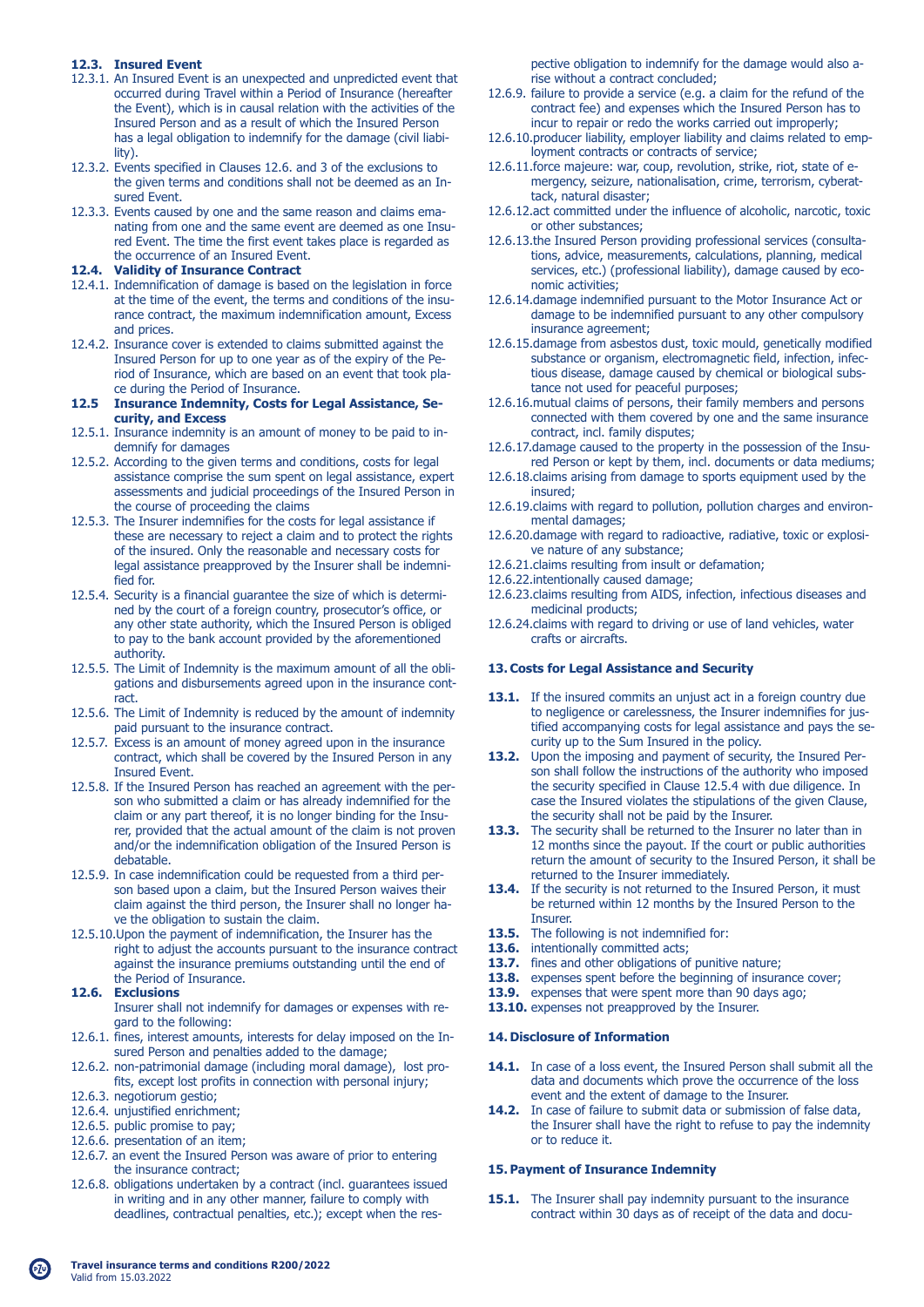ments required to determine the obligation of indemnification (incl. cessation or termination of civil, criminal, or misdemea nour procedure or a ruling of legal validity by the court or a respective official).

**15.2.** If the data are deemed to be insufficient only with respect to the amount of indemnity, the part of indemnity not subject to dispute shall be paid on the aforementioned due date.

## **16. Jurisdiction**

16.1. All disputes emanating from the given insurance contract shall be settled in court.

## **17. Transfer of Claim**

- **17.1.** An indemnity claim for damages by the Insured Person, the beneficiary or the person who has received indemnity against a third person shall be transferred to the Insurer in the extent of the damage indemnified by the latter.
- **17.2.** Provided that the Insured Person, the beneficiary or the per son who has received indemnity waives their claim against a third person or from a right that securing such claim, the Insu rer shall be released from its performance obligation to the ex tent it would have been able to claim indemnity on the basis of such claim or right.
- **17.3.** If the Insured Person files a claim against their ascendant or descendant relative or spouse or against any other family member who stays with them, the Insurer shall have the rights provided in Clauses 17.1 and 17.2 of the given terms and conditions insofar as such a liability of the respective per son is insured or the respective person caused the damage in tentionally.

## **18. Procedure for Delivery of Notices**

18.1. All notices between the parties to the insurance contract sub mitted in the course of performing the contract shall be pre sented in a format that can be represented in writing or via telephone to PZU: +372 622 4545.